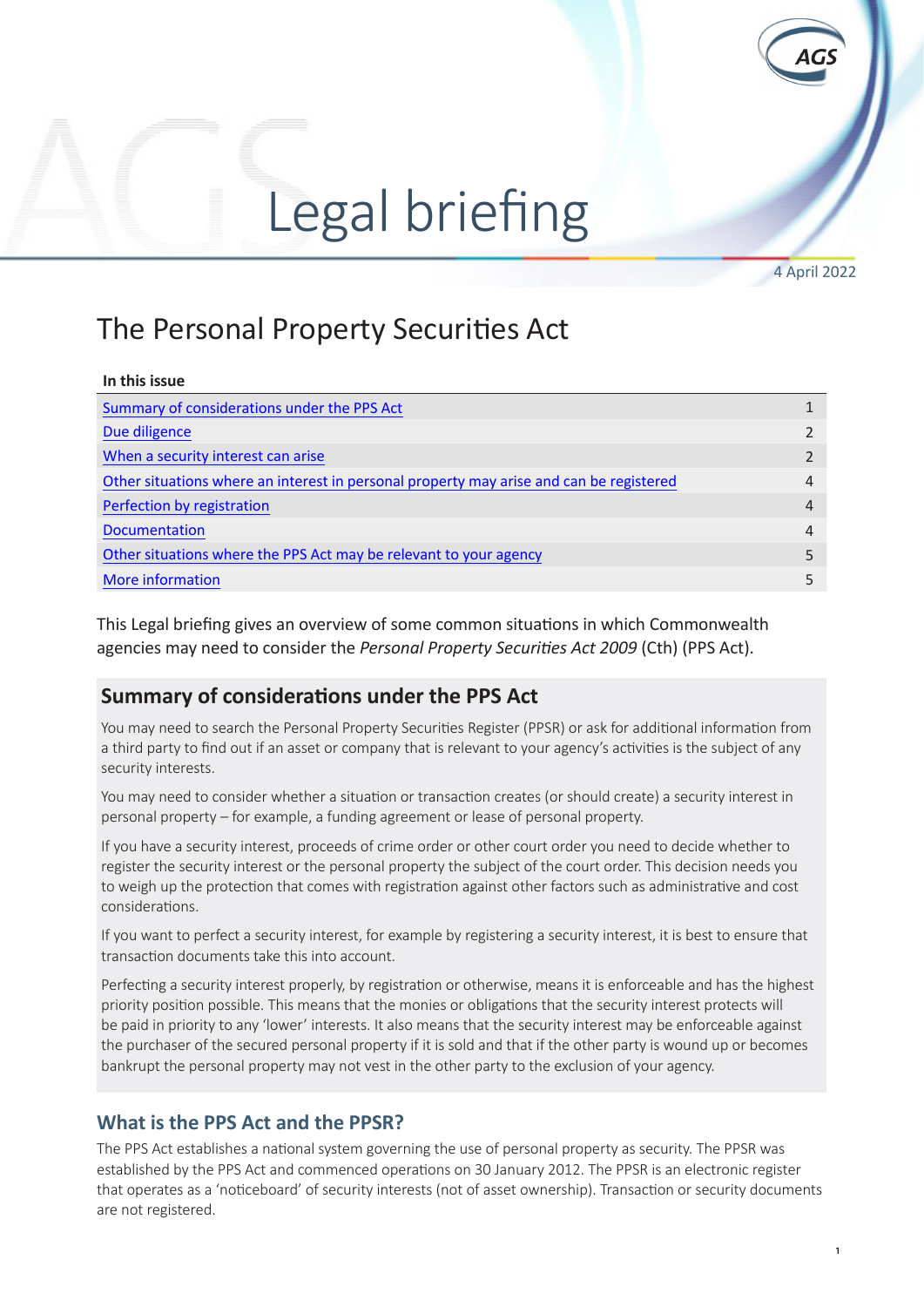### <span id="page-1-0"></span>**What is personal property?**

In brief, personal property means property other than land, buildings, fixtures to land or a right, and entitlement or authority granted by law and declared not to be personal property for the purposes of the PPS Act.

Personal property can be tangible or intangible property. Tangible property can include motor vehicles, aircraft, watercraft (including ships), office furniture, plant and machinery, artwork, crops, livestock and financial property. Financial property is itself a defined term and means chattel paper, currency, an investment instrument or a negotiable instrument (each of these terms has a specific definition). Intangible property can include licences, intellectual property rights and contract rights.

#### **What is a security interest?**

Under the PPS Act, a security interest is an interest in personal property that is provided for by a transaction that, in substance, secures payment or performance of an obligation. As long as the transaction does this, the agreement that creates a security interest does not have to be in a prescribed form and the security interest can arise without regard to the person who has title to the property.

Documents should be checked for security interests proposed to apply against the property of your agency.

### **Due diligence**

#### **Searching the PPSR**

There are a number of situations where your agency will need to search the PPSR. This will include situations where:

- your agency is buying an asset other than personal property sold in the ordinary course of the seller's business of selling personal property of that kind
- funding is provided for personal property
- your agency would previously have searched the ASIC Register of Company Charges.

There are rules about searching and prescribed ways of searching. These are not discussed in this Legal briefing. If you would like more information, see the PPSR website.

You can search the PPSR directly through the PPSR website. AGS can also assist you to carry out searches of the PPSR for your agency.

#### **When a security interest can arise**

| Taking an interest over<br>a company's property | Does your agency want to take what was previously referred to as a 'fixed and/<br>or floating charge' for a company? Under the PPS Act, this is now referred to as<br>taking a security interest and may be taken over particular personal property or<br>for all present and after-acquired property of the company. To ensure any priority<br>against other parties, such a security interest needs to be perfected, for example<br>by registration on the PPSR. |
|-------------------------------------------------|--------------------------------------------------------------------------------------------------------------------------------------------------------------------------------------------------------------------------------------------------------------------------------------------------------------------------------------------------------------------------------------------------------------------------------------------------------------------|
| <b>Funding</b>                                  | Does your agency provide funding to organisations or individuals for the purchase<br>of personal property?<br>Does your agency want to take a security interest in the personal property that is<br>being purchased? For example, does your funding agreement include an 'assets'<br>clause?                                                                                                                                                                       |
|                                                 | Your agency may have what is referred to as a purchase money security interest<br>- there are special rules about the registration of this security interest that you<br>should know about or take legal advice on. These rules may impact on the priority<br>and validity of the security interest.                                                                                                                                                               |
|                                                 | Your agency should ensure that the transaction documents comply with the<br>requirements in the PPS Act.                                                                                                                                                                                                                                                                                                                                                           |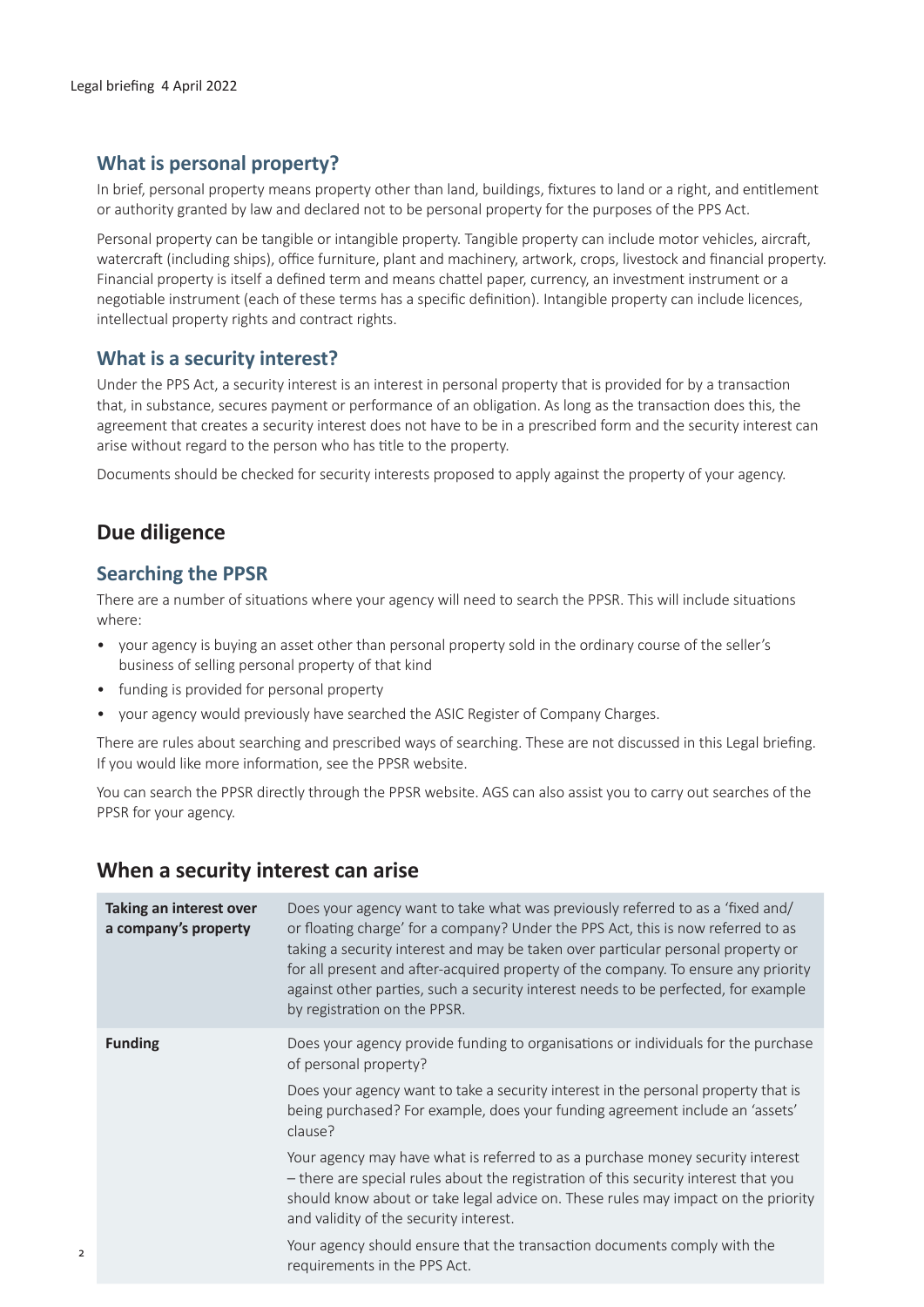| <b>Leasing goods</b>                                                                                                                               | Does your agency lease goods?                                                                                                                                                                                                                                                                                                                                                    |
|----------------------------------------------------------------------------------------------------------------------------------------------------|----------------------------------------------------------------------------------------------------------------------------------------------------------------------------------------------------------------------------------------------------------------------------------------------------------------------------------------------------------------------------------|
|                                                                                                                                                    | Some types of leases arrangements create security interests that can be<br>registered on the PPSR, which are known as PPS leases.                                                                                                                                                                                                                                                |
|                                                                                                                                                    | If your agency is regularly engaged in leasing goods you may have what is known<br>as a PPS lease, and you should investigate if a security interest arises and can<br>be registered on the PPSR. If a security interest arising from a PPS lease is not<br>registered, your agency may lose rights on the goods even though it owns them.                                       |
| Does your agency enter<br>into contracts that<br>contain step-in rights<br>or options?                                                             | If so, does the contractor need to do anything or allow you to use anything in<br>order to allow your agency to enforce its step-in rights? Is there any security<br>interest in personal property granted to the agency by the contractor on these<br>rights that needs to be brought under the PPS Act?                                                                        |
| <b>Artwork</b>                                                                                                                                     | Is your agency involved in loaning artwork or receiving loaned artwork?                                                                                                                                                                                                                                                                                                          |
|                                                                                                                                                    | There are a number of situations where arrangements relating to artwork create<br>the types of interests that can be registered under the PPS Act.                                                                                                                                                                                                                               |
| <b>Intellectual property</b>                                                                                                                       | Interests in registered intellectual property                                                                                                                                                                                                                                                                                                                                    |
|                                                                                                                                                    | The term 'intellectual property' is a defined term in the PPS Act and means rights<br>of designs, patents, trademarks and copyright among other things. If your agency<br>was in the habit of recording mortgages and other security interests on the<br>Patents, Trade Marks and Designs Registers, it is likely that these interests now<br>need to be registered on the PPSR. |
|                                                                                                                                                    | Before purchasing any rights to intellectual property covered by the PPS Act, such<br>as copyright, patents and designs, you should search the PPSR to check if there<br>are security interests registered against it.                                                                                                                                                           |
|                                                                                                                                                    | Other interests in intellectual property                                                                                                                                                                                                                                                                                                                                         |
|                                                                                                                                                    | If your agency owns intellectual property that is licensed to other parties, there<br>may be some situations where a security interest will exist.                                                                                                                                                                                                                               |
| <b>Construction</b>                                                                                                                                | Is your agency involved in entering into contracts for the delivery of infrastructure<br>or capital projects?                                                                                                                                                                                                                                                                    |
|                                                                                                                                                    | In some cases a security interest over personal property will arise (for example,<br>interests in performance security, supply of plant and equipment, insurance and<br>step-in rights).                                                                                                                                                                                         |
| <b>Third-party interests</b><br>in statutory fishing rights<br>granted under section<br>31 of the Fisheries<br><b>Management</b><br>Act 1991 (Cth) | Since the PPSR commenced, the register maintained by the Australian Fisheries<br>Management Authority to record third-party interests in statutory fishing rights<br>is no longer in use. Your agency can now register the security interest on the PPSR.                                                                                                                        |
|                                                                                                                                                    | Further, before dealing with statutory fishing rights, your agency should undertake<br>a search of the PPSR to ensure that there are no other recorded interests for<br>them.                                                                                                                                                                                                    |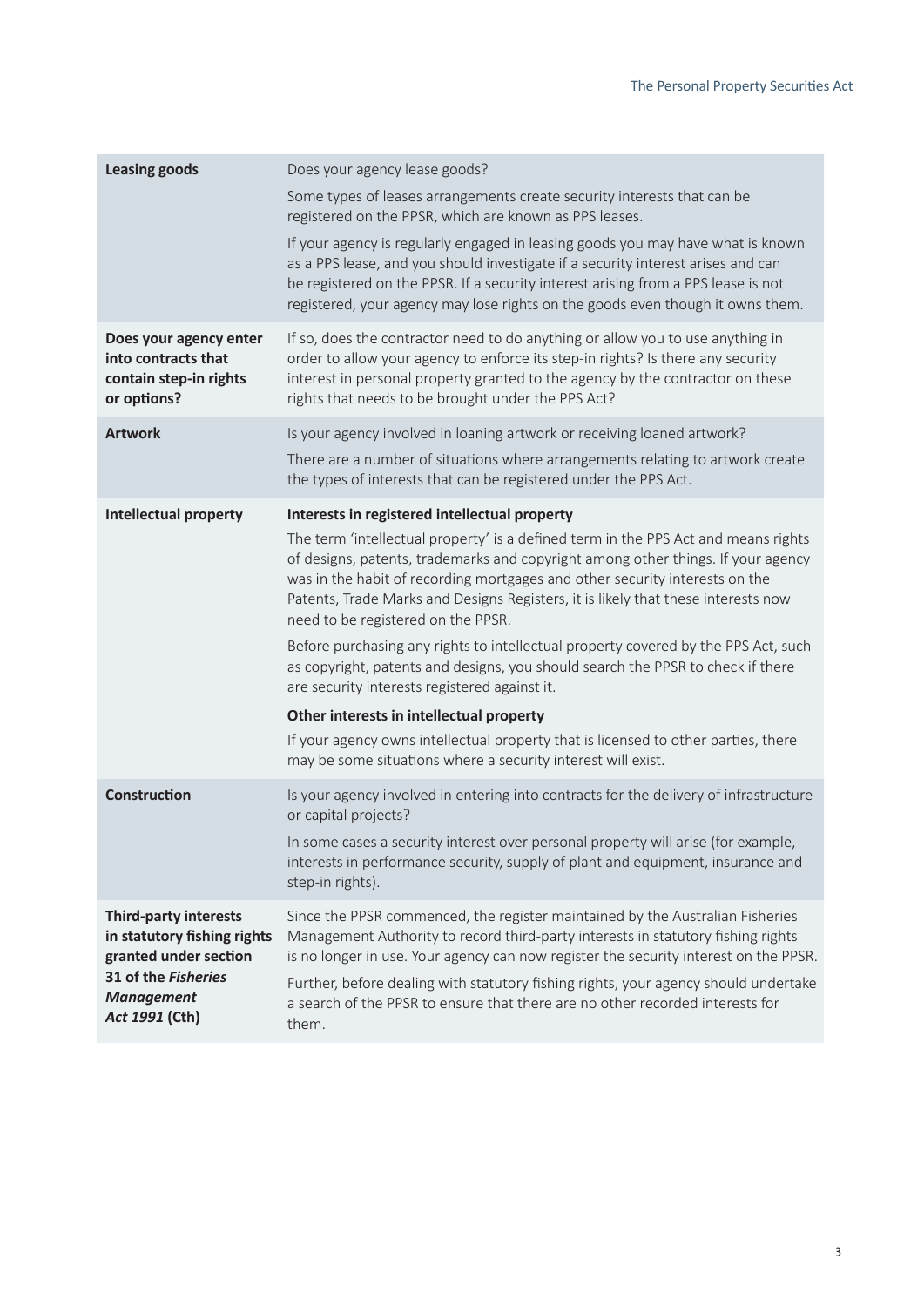## <span id="page-3-0"></span>**Other situations where an interest in personal property may arise and can be registered**

## **Court orders**

Does your agency obtain orders that prevent or restrict a person dealing with personal property or orders for the sale or other disposal of personal property?

If so, the personal property which is the subject of the court order may be registered on the PPSR. Registration ensures that third parties are notified of your agency's interest.

## **Proceeds of crime law**

The PPS Regulations allow personal property that is subject to a notice or an order, or is confiscated or forfeited under a provision of a proceeds of crime law, to be registered on the PPSR. 'Proceeds of crime law' means:

- the *Mutual Assistance in Criminal Matters Act 1987* (Cth)
- the *Proceeds of Crime Act 1987* (Cth)
- the *Proceeds of Crime Act 2002* (Cth)
- a law of a state or territory that is a corresponding law within the meaning given by s 338 of the *Proceeds of Crime Act 2002* (Cth).

## **Perfection by registration**

If you have a security interest in personal property or another interest that can be registered, your agency needs to decide whether or not to register it.

The main reasons to register are that if registration does not occur:

- your agency may lose priority relative to other secured parties
- a third party may take the personal property free of your agency's security interest meaning your agency can no longer enforce its security interest
- in some circumstances, if the other party is wound up or becomes bankrupt, the personal property may vest in the other party to the exclusion of your agency.

### **Other considerations**

There is administrative time and cost associated with registering a security interest and managing that interest. In many cases, there will also be legal costs associated with creating the interest and registering it in a legally effective way. Your agency may want to weigh up these things against the value of the personal property in which a security interest is being taken, whether there will be other secured parties, the identity of the other party, and the likelihood of it failing to comply with its obligations.

## **Documentation**

If it is possible that you will need to register a security interest on the PPSR, it is preferable for the documentation relating to the interest to specifically provide for this and comply with the requirements of the PPS Act. In some cases it will be necessary for the other party to provide details about the asset. Further, there are some provisions in the PPS Act that can be contracted out of. In some cases it may be appropriate for the documentation to set out alternative arrangements.